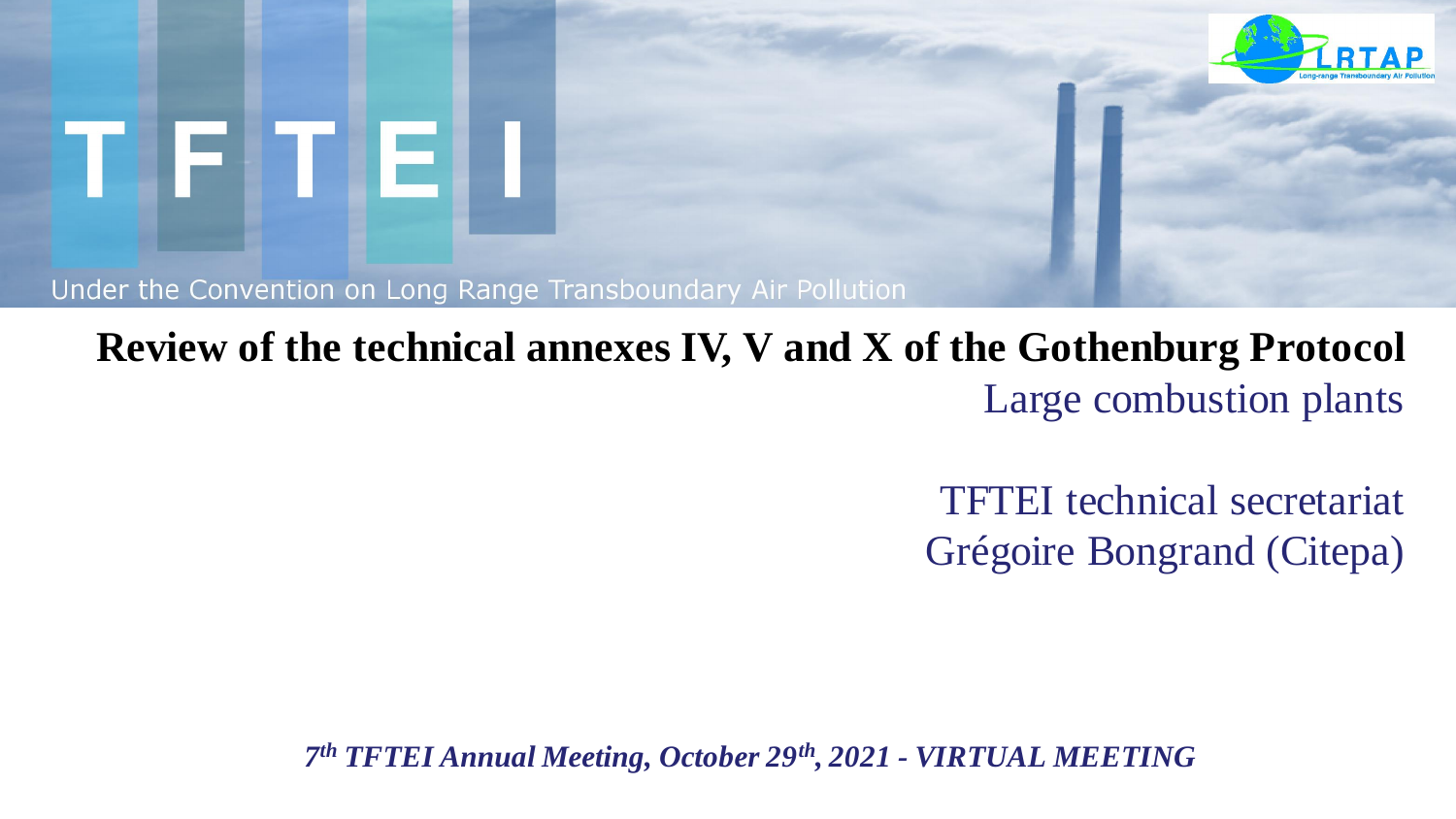

### **Overview**



- **EXT** Annexes IV, V and X of Amended Gothenburg Protocol (AGP) for large combustion plants (LCP)
- $\blacksquare$  NO<sub>x</sub> Best Available Techniques (BAT) and associated levels
- $\bullet$  SO<sub>2</sub> Best Available Techniques (BAT) and associated levels
- PM Best Available Techniques (BAT) and associated levels
- Example of other regulations US
- Example of other regulations China
- **Example of low NO<sub>x</sub>-emission technologies**
- **Example of low SO<sub>2</sub> and PM-emission technologies**
- Conclusions & next steps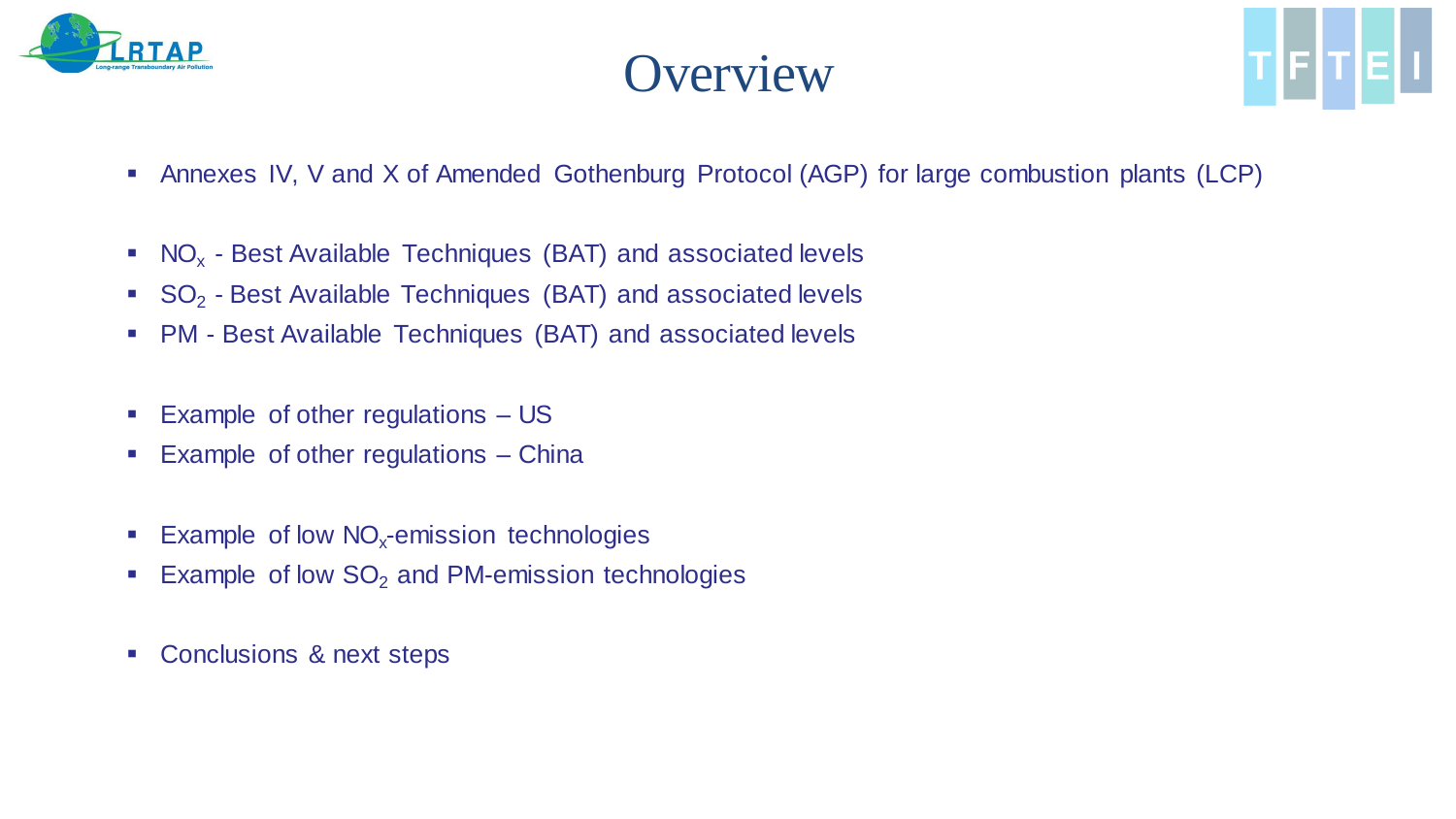

### Annexes IV, V and X of AGP for LCP



#### **Combustion plants with a rated thermal input exceeding 50 MWth for Parties other than Canada and the USA**

Emission limit values (ELV) at  $O_2$  reference contents: 6% for solid fuels (including biomass), 3% for liquid and gaseous fuels

#### Annex IV, Table 1 - Limit values for  $SO<sub>2</sub>$  emissions from combustion plants

| Fuel type         | Thermal power | $SO2$ ELV (in mg/Nm <sup>3</sup> ) |          |
|-------------------|---------------|------------------------------------|----------|
|                   | (in MWth)     | new                                | existing |
|                   | 50-100        | 400                                | 400      |
| Solid fuels       | 100-300       | 200                                | 250      |
|                   | > 300         | 150*                               | 150*     |
|                   | 50-100        | 350                                | 350      |
| Liquid fuels      | 100-300       | 200                                | 250      |
|                   | > 300         | 150                                | 200      |
| Gaseous fuels     | > 50          | 35                                 | 35       |
| <b>Biomass</b>    | 50-300        | 200                                | 200      |
|                   | > 300         | 150                                | 200      |
| Liquefied gas     | > 50          | 5                                  | 5        |
| Coke oven gas     | > 50          | 400                                | 400      |
| Blast furnace gas | > 50          | 200                                | 200      |
| Refinery gas      | > 50          | 35                                 | 80C      |

\* 200 mg/Nm3 if fluidized bed combustion

#### Annex V, Table 1 - Limit values for  $NO<sub>x</sub>$  emissions from combustion plants

| Fuel type           | Thermal power | $NO_x$ ELV (in mg/Nm <sup>3</sup> ) |          |  |
|---------------------|---------------|-------------------------------------|----------|--|
|                     | (in MWth)     | new                                 | existing |  |
|                     | 50-100        | 300*                                | $300*$   |  |
| Solid fuels         | 100-300       | 200                                 | 200      |  |
|                     | > 300         | 150**                               | 200      |  |
|                     | 50-100        | 250                                 | 300      |  |
| Biomass,            | 100-300       | 200                                 | 250      |  |
| peat                | > 300         | 150                                 | 200      |  |
|                     | 50-100        | 300                                 | 450      |  |
| Liquid fuels        | 100-300       | 150                                 | 200      |  |
|                     | > 300         | 100                                 | 150      |  |
| Natural gas         | > 50          | 100                                 | 100      |  |
| > 50<br>Other gases |               | 200                                 | 300      |  |

\* 450 mg/Nm3 if pulverized lignite

\*\* 200 mg/Nm3 if pulverized lignite

| Fuel type    | Thermal power   | $NO_x$ ELV (in mg/Nm <sup>3</sup> ) |          |  |
|--------------|-----------------|-------------------------------------|----------|--|
|              | (in MWth)       | new                                 | existing |  |
| Liquid fuels | Onshore         | 50                                  | 90       |  |
| Natural gas  |                 | 50                                  | 50       |  |
| Other gases  | turbines $> 50$ | 50                                  | 170      |  |

Annex X, Table 1 - Limit values for PM emissions from combustion plants

| Fuel type    | Thermal power | Dust ELV (in mg/Nm <sup>3</sup> ) |          |
|--------------|---------------|-----------------------------------|----------|
|              | (in MWth)     | new                               | existing |
|              | 50-100        | 20                                | 30       |
| Solid fuels  | 100-300       | 20                                | 25       |
|              | > 300         | 10                                | 20       |
|              | 50-100        | 20                                | 30       |
| Biomass,     | 100-300       | 20                                | 20       |
| peat         | > 300         | 20                                | 20       |
|              | 50-100        | 20                                | 30       |
| Liquid fuels | 100-300       | 20                                | 25       |
|              | > 300         | 10                                | 20       |
| Natural gas  | > 50          | 5                                 | 5        |
| Other gases  | > 50          | $10*$                             |          |

\* 30 mg/Nm3 for iron and steel gases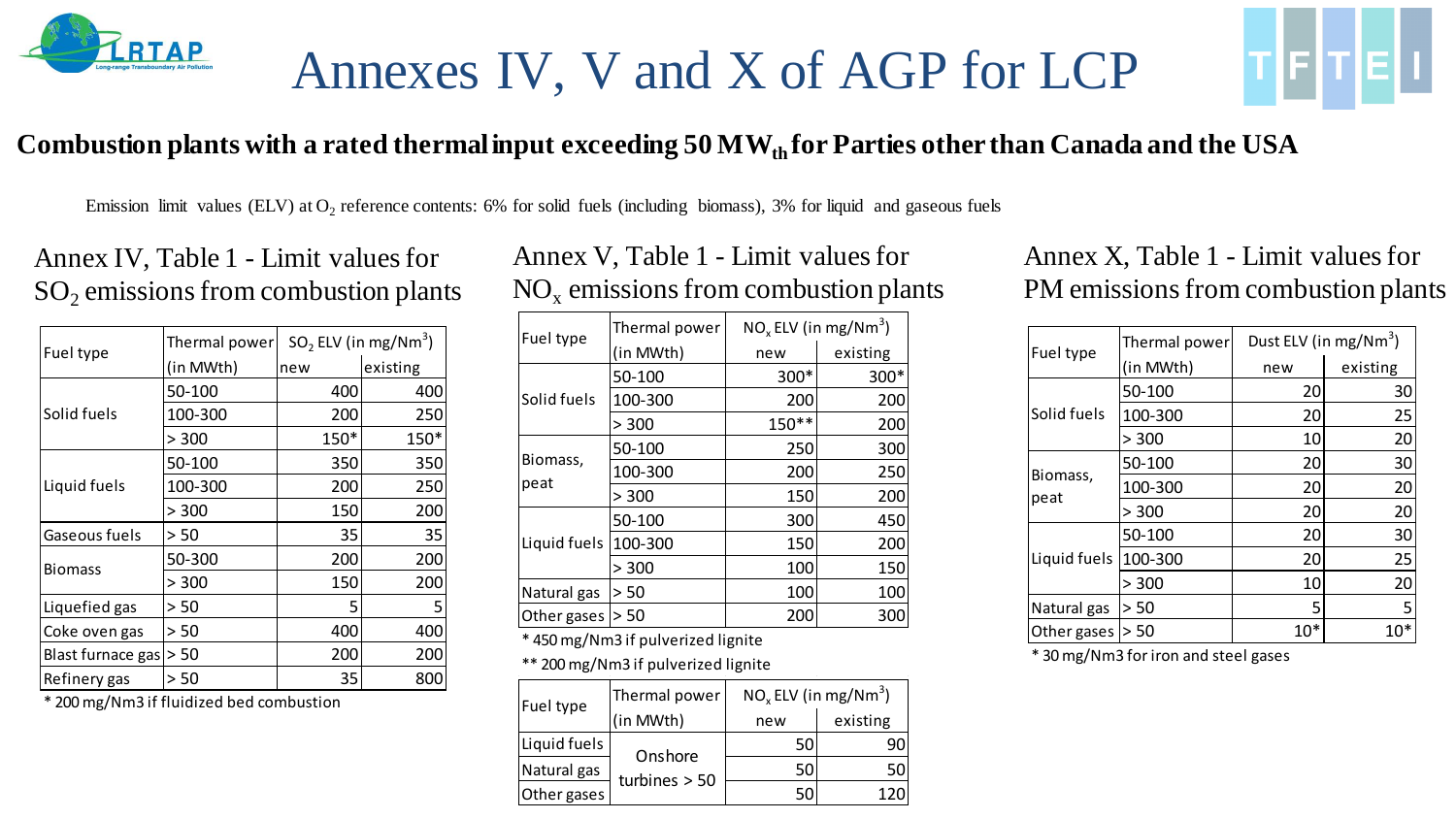

### NO<sub>x</sub> - Best Available Techniques and associated levels

TFTEL

#### **Best available techniques (BAT):**

- primary techniques: combustion optimisation, air or fuel staging, water/steam addition (by emulsion, for liquid fuels, or by injection), (ultra) low-NOx burners,
- secondary techniques/flue-gas treatment: flue/exhaust-gas recirculation (FGR/EGR), selective non catalytic or catalytic reduction (SNCR or SCR)

#### **BAT associated environmental levels (BAT AELs):**

| Fuel type    | Thermal power | $NO_x$ ELV (in mg/Nm <sup>3</sup> ) |          | BAT AELs (in mg/Nm <sup>3</sup> ) |          |
|--------------|---------------|-------------------------------------|----------|-----------------------------------|----------|
|              | (in MWth)     | new                                 | existing | new                               | existing |
|              | 50-100        | 300*                                | $300*$   | 155-200                           | 165-300  |
| Solid fuels  | 100-300       | 200                                 | 200      | 80-130                            | 155-210  |
|              | > 300         | 150**                               | 200      | 80-125                            | 85-165   |
|              | 50-100        | 250                                 | 300      | 120-200                           | 120-275  |
| Biomass,     | 100-300       | 200                                 | 250      | 100-200                           | 100-220  |
| peat         | > 300         | 150                                 | 200      | 65-150                            | 95-165   |
|              | 50-100        | 300                                 | 450      | 100-215                           | 210-330  |
| Liquid fuels | 100-300       | 150                                 | 200      | 85-100                            | 85-145   |
|              | > 300         | 100                                 | 150      | 85-100                            | 85-110   |
| Natural gas  | > 50          | 100                                 | 100      | 30-85                             | 85-110   |
| Other gases  | > 50          | 200                                 | 300      | 22-100                            | 22-110   |

\* 450 mg/Nm3 if pulverized lignite

\*\* 200 mg/Nm3 if pulverized lignite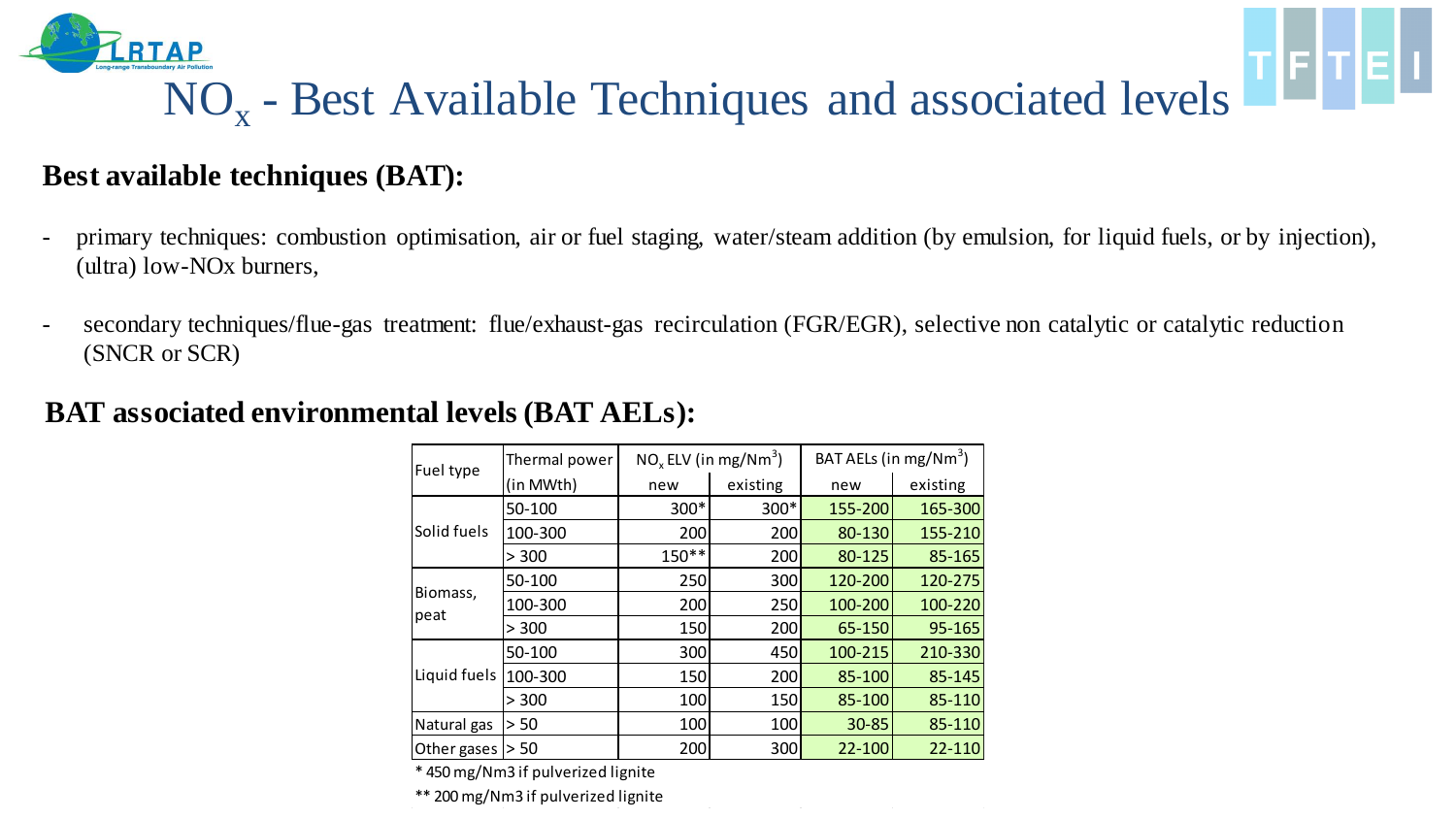

#### TF|T|E<u>| !</u> SO<sub>2</sub> - Best Available Techniques and associated levels

#### **Best available techniques (BAT):**

- Dry flue-gas treatment: dry sorbent injection in boiler or in exhaust duct (DSI) (sorbent can be sodium bicarbonates or hydrated lime), spray dry absorber (SDA) with alkaline reagent, dry Venturi scrubber  $\rightarrow$  all these techniques often combined with de-dust technologies
- Wet flue-gas treatment: wet scrubber of flue-gas desulphurisation (FGD) with flue gas flowing through column with water, seawater or alkaline solution to absorb acid compounds

#### **BAT associated environmental levels (BAT AELs):**

| Fuel type                | Thermal power | $SO2$ ELV (in mg/Nm <sup>3</sup> ) |          | BAT AELs (in mg/Nm <sup>3</sup> ) |           |
|--------------------------|---------------|------------------------------------|----------|-----------------------------------|-----------|
|                          | (in MWth)     | new                                | existing | new                               | existing  |
|                          | 50-100        | 400                                | 400      | 170-220                           | 170-400   |
| Solid fuels              | 100-300       | 200                                | 250      | 135-200                           | 135-220   |
|                          | > 300         | $150*$                             | 150*     | 25-110                            | 25-165    |
|                          | 50-100        | 350                                | 350l     | 150-200                           | 150-200   |
| Liquid fuels             | 100-300       | 200                                | 250      | 150-200                           | 150-200   |
|                          | > 300         | 150                                | 200      | 50-120                            | 150-165   |
| Gaseous fuels            | > 50          | 35                                 | 35       |                                   |           |
|                          | 50-100        | 200                                | 200      | 30-175                            | 30-215    |
| <b>Biomass</b>           | 100-300       | 200                                | 200      | $20 - 85$                         | 20-175    |
|                          | > 300         | 150                                | 200      | $20 - 70$                         | $20 - 85$ |
| Liquefied gas            | > 50          | 5                                  | 5.       |                                   |           |
| Coke oven gas            | > 50          | 400                                | 400      | 50-200                            | 50-200    |
| Blast furnace gas $>$ 50 |               | 200                                | 200      |                                   |           |
| Refinery gas             | > 50          | 35                                 | 800      |                                   |           |

\* 200 mg/Nm3 if fluidized bed combustion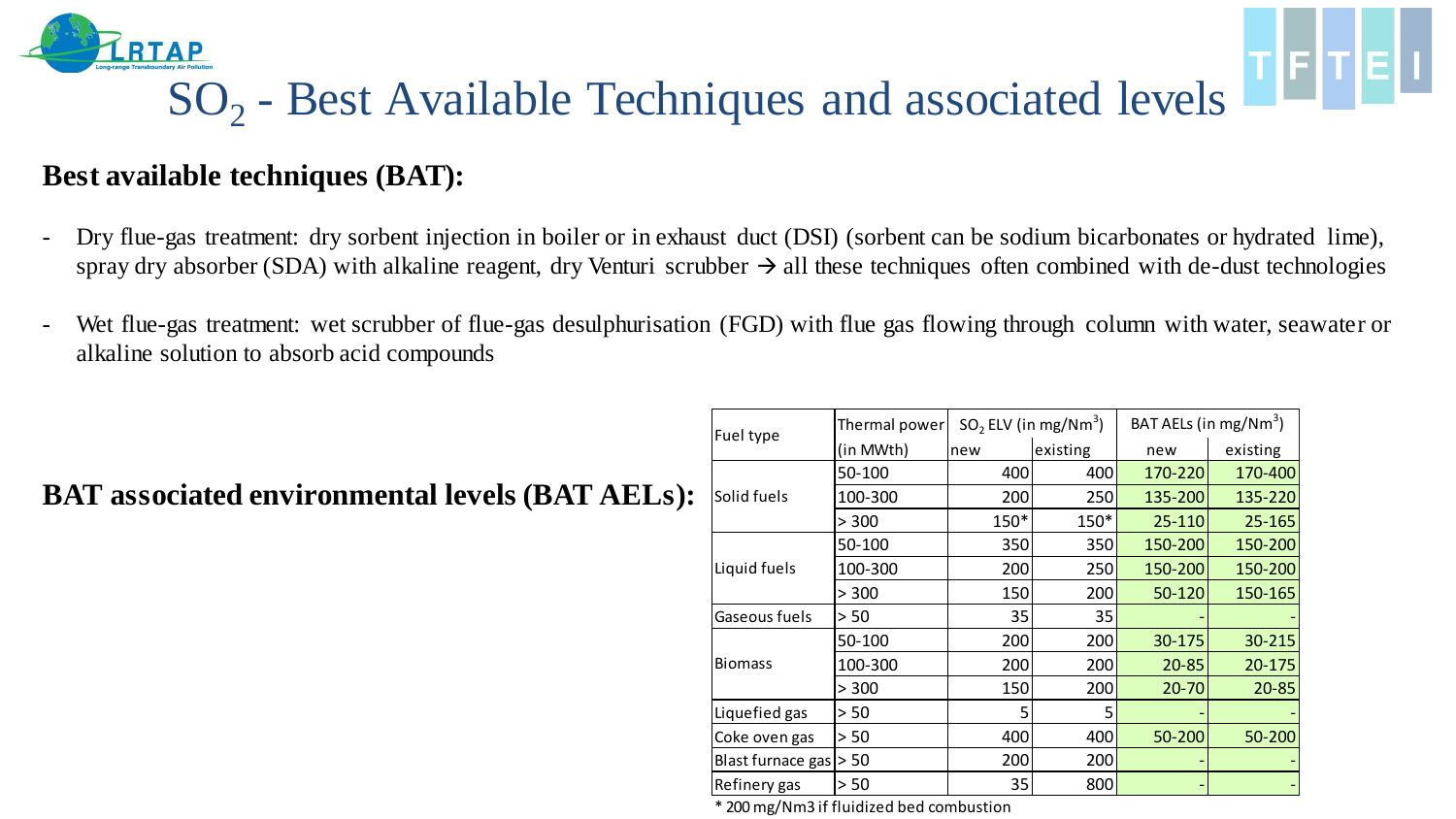

### PM - Best Available Techniques and associated levels

TFIT

#### **Best available techniques (BAT):**

- only PM reducing techniques: electrostatic precipitator (ESP), multicyclones, bag or fabric filters
- co-benefit SO<sub>2</sub>-PM removal technologies: dry, semi-dry (usually combined with particle de-duster) or wet FGD/scrubber

| Fuel type          | Thermal power |       | Dust ELV (in mg/Nm <sup>3</sup> ) |          | BAT AELs (in mg/Nm <sup>3</sup> ) |  |  |
|--------------------|---------------|-------|-----------------------------------|----------|-----------------------------------|--|--|
|                    | (in MWth)     | new   | existing                          | new      | existing                          |  |  |
|                    | 50-100        | 20    | 30                                | $4 - 16$ | $4 - 22$                          |  |  |
| Solid fuels        | 100-300       | 20    | 25                                | $3 - 15$ | $4 - 22$                          |  |  |
|                    | > 300         | 10    | 20                                | $3 - 10$ | $3 - 11$                          |  |  |
|                    | 50-100        | 20    | 30                                | $2 - 10$ | $2 - 22$                          |  |  |
| Biomass,           | 100-300       | 20    | 20                                | $2 - 10$ | $2 - 18$                          |  |  |
| peat               | > 300         | 20    | 20                                | $2 - 10$ | $2 - 16$                          |  |  |
|                    | 50-100        | 20    | 30                                | $7 - 18$ | $7 - 22$                          |  |  |
| Liquid fuels       | 100-300       | 20    | 25                                | $7 - 18$ | $7 - 22$                          |  |  |
|                    | > 300         | 10    | 20                                | $7 - 10$ | $7 - 11$                          |  |  |
| Natural gas        | > 50          | 5     | 5                                 |          |                                   |  |  |
| Other gases $> 50$ |               | $10*$ | $10*$                             | $2 - 10$ | $2 - 10$                          |  |  |

#### **BAT associated environmental levels (BAT AELs):**

\* 30 mg/Nm3 for iron and steel gases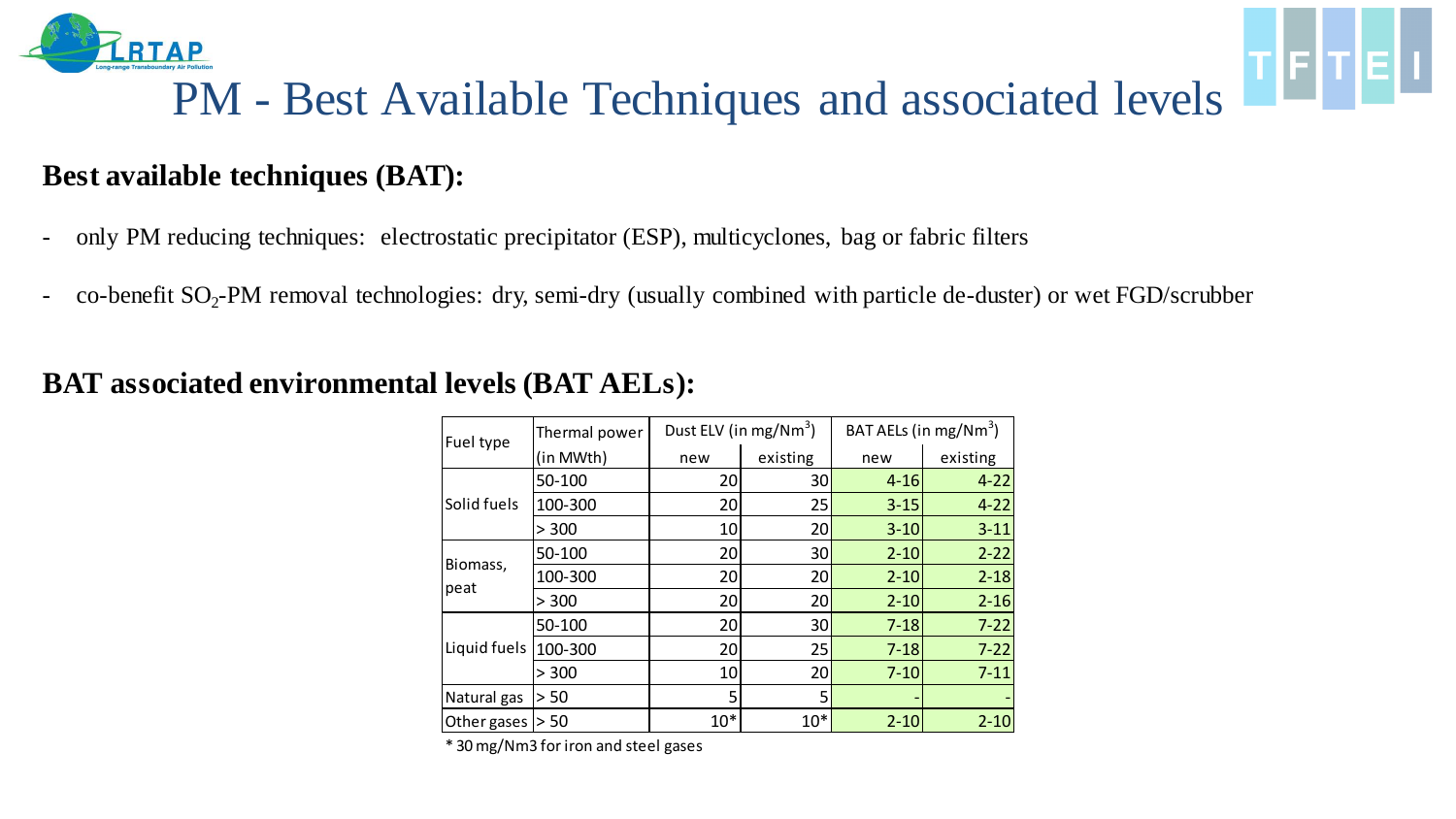

### Example of other regulations – US :



 $\rightarrow$  US regulation for electric and steam generating utilities (Subpart Da) > 73 MWth give rather low ELVs for combustion plants constructed or modified after 2005 for solid and liquid fuels

Hypotheses of conversion used to convert in mg/Nm<sup>3</sup> based on information collected in the US regulation and in the BREF (for standard flue-gas volumes)

|                 | Fuel type            | Thermal power | $SO_2$ ELV (in mg/Nm <sup>3</sup> ) |                                     |                                   | BAT AELs (in mg/Nm <sup>3</sup> ) | <b>US ELV</b>            |
|-----------------|----------------------|---------------|-------------------------------------|-------------------------------------|-----------------------------------|-----------------------------------|--------------------------|
|                 |                      | (in MWth)     | new                                 | existing                            | new                               | existing                          | (in mg/Nm <sup>3</sup> ) |
|                 |                      | 50-100        | 400                                 | 400                                 | 170-220                           | 170-400                           |                          |
| SO <sub>2</sub> | Solid fuels          | 100-300       | 200                                 | 250                                 | 135-200                           | 135-220                           | 133-184                  |
|                 |                      | > 300         | 150*                                | 150*                                | 25-110                            | 25-165                            |                          |
|                 |                      | 50-100        | 350                                 | 350                                 | 150-200                           | 150-200                           |                          |
|                 | Liquid fuels 100-300 |               | 200                                 | 250                                 | 150-200                           | 150-200                           | 164-226                  |
|                 |                      | > 300         | 150                                 | 200                                 | 50-120                            | 150-165                           |                          |
|                 | Fuel type            | Thermal power |                                     | $NO_x$ ELV (in mg/Nm <sup>3</sup> ) |                                   | BAT AELs (in mg/Nm <sup>3</sup> ) | US ELV                   |
|                 |                      | (in MWth)     | existing<br>new                     |                                     | new                               | existing                          | (in mg/Nm <sup>3</sup> ) |
|                 |                      | 50-100        | 300*                                | 300*                                | 155-200                           | 165-300                           |                          |
| $NO_{x}$        | Solid fuels          | 100-300       | 200                                 | 200                                 | 80-130                            | 155-210                           | 90-143                   |
|                 |                      | > 300         | $150**$                             | 200                                 | 80-125                            | 85-165                            |                          |
|                 |                      | 50-100        | 300                                 | 450                                 | 100-215                           | 210-330                           |                          |
|                 | Liquid fuels 100-300 |               | 150                                 | 200                                 | 85-100                            | 85-145                            | 111-176                  |
|                 |                      | > 300         | 100                                 | 150                                 | 85-100                            | 85-110                            |                          |
|                 |                      | Thermal power |                                     | Dust ELV (in mg/Nm <sup>3</sup> )   | BAT AELs (in mg/Nm <sup>3</sup> ) |                                   | US ELV                   |
|                 | Fuel type            | (in MWth)     | new                                 | existing                            | new                               | existing                          | (in mg/Nm <sup>3</sup> ) |
|                 |                      | 50-100        | 20                                  | 30                                  | $4 - 16$                          | $4 - 22$                          |                          |
| <b>PM</b>       | Solid fuels          | 100-300       | 20                                  | 25                                  | $3 - 15$                          | $4 - 22$                          | $11 - 18$                |
|                 |                      | > 300         | 10                                  | 20                                  | $3 - 10$                          | $3 - 11$                          |                          |
|                 |                      | 50-100        | 20                                  | 30                                  | $7 - 18$                          | $7 - 22$                          |                          |
|                 | Liquid fuels         | 100-300       | 20                                  | 25                                  | $7 - 18$                          | $7 - 22$                          | $14 - 22$                |
|                 |                      | > 300         | 10                                  | 20                                  | $7 - 10$                          | $7 - 11$                          |                          |

Lowest range values for construction after 2011 and highest values for modification between 2005 and 2011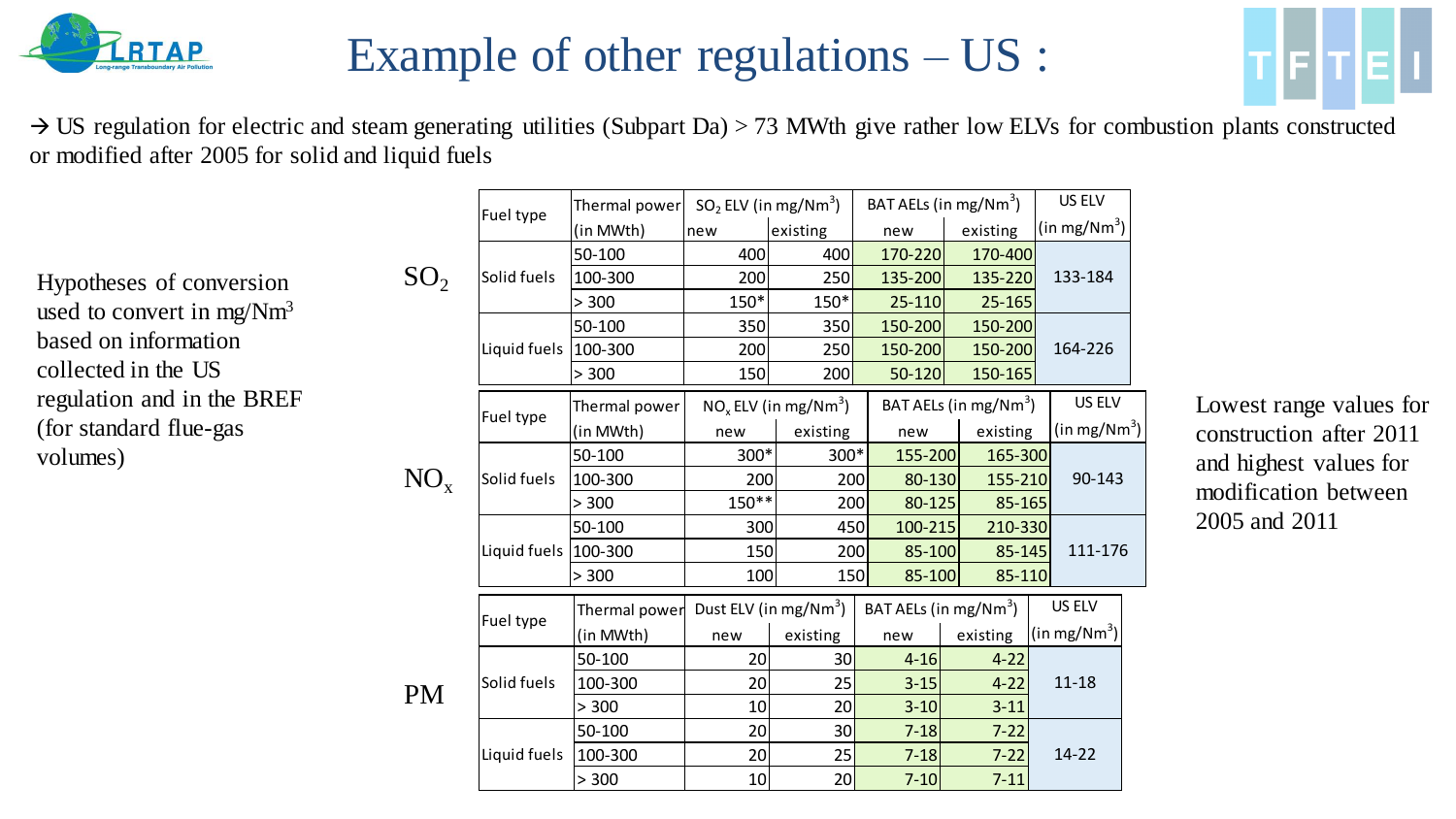

 $SO<sub>2</sub>$ 

### Example of other regulations – China :



#### $\rightarrow$  Chinese regulation for thermal power plants (TPP) give stricter ELVs compared with AGP and SO<sub>2</sub> and NO<sub>x</sub> BAT AELs

| Fuel type         | Thermal power |                                     | $SO2$ ELV (in mg/Nm <sup>3</sup> ) | BAT AELs (in mg/Nm <sup>3</sup> ) |                                   | China ELV (in mg/Nm <sup>3</sup> ) |                                    |                   |  |
|-------------------|---------------|-------------------------------------|------------------------------------|-----------------------------------|-----------------------------------|------------------------------------|------------------------------------|-------------------|--|
|                   | (in MWth)     | new                                 | existing                           | new                               | existing                          | new                                |                                    | existing key area |  |
|                   | 50-100        | 400                                 | 400                                | 170-220                           | 170-400                           |                                    |                                    |                   |  |
| Solid fuels       | 100-300       | 200                                 | 250                                | 135-200                           | 135-220                           | 100                                | 200                                | 50                |  |
|                   | > 300         | $150*$                              | $150*$                             | 25-110                            | $25 - 165$                        |                                    |                                    |                   |  |
|                   | 50-100        | 350                                 | 350                                | 150-200                           | 150-200                           |                                    | 200                                | 50                |  |
| Liquid fuels      | 100-300       | 200                                 | 250                                | 150-200                           | 150-200                           | 100                                |                                    |                   |  |
|                   | > 300         | 150                                 | 200                                | 50-120                            | 150-165                           |                                    |                                    |                   |  |
| Gaseous fuel > 50 |               | 35                                  | 35                                 |                                   |                                   | 35                                 | 35                                 | 35                |  |
|                   |               |                                     |                                    |                                   |                                   |                                    |                                    |                   |  |
| Fuel type         | Thermal pow   | $NO_x$ ELV (in mg/Nm <sup>3</sup> ) |                                    |                                   | BAT AELs (in mg/Nm <sup>3</sup> ) |                                    | China ELV (in mg/Nm <sup>3</sup> ) |                   |  |
|                   | MWth)         | new                                 | existing                           | new                               | existing                          | new                                |                                    | existing key are  |  |

|          | Thermal pow<br>Fuel type |         | $NO_x$ ELV (in mg/Nm <sup>3</sup> ) |            | BAT AELs (in mg/Nm <sup>3</sup> ) |          | China ELV (in mg/Nm <sup>3</sup> ) |                   |            |
|----------|--------------------------|---------|-------------------------------------|------------|-----------------------------------|----------|------------------------------------|-------------------|------------|
|          |                          | MWth)   | new                                 | existing   | new                               | existing | new                                | existing key area |            |
| $NO_{x}$ | Solid fuels              | 50-100  | $300*$                              | $300*$     | 155-200                           | 165-300  |                                    |                   | 100<br>100 |
|          |                          | 100-300 | 200                                 | 200        | 80-130                            | 155-210  | 100                                | 100<br>200        |            |
|          |                          | > 300   | $150**$                             | 200        | 80-125                            | 85-165   |                                    |                   |            |
|          |                          | 50-100  | 300                                 | 450        | $100 - 215$                       | 210-330  |                                    |                   |            |
|          | Liquid fuels   100-300   |         | 150                                 | 200        | 85-100                            | 85-145   | 100                                |                   |            |
|          |                          | 300     | 100                                 | <b>150</b> | 85-100                            | 85-110   |                                    |                   |            |
|          | Natural gas              | > 50    | 100                                 | 100        | $30 - 85$                         | 85-110   | 100                                | 100               | 100        |

|    | Fuel type             | Thermal por ust ELV (in mg/Nm <sup>3</sup> ) BAT AELs (in mg/Nm <sup>3</sup> ) |                 |                 |          |                          | China ELV (in mg/Nm <sup>3</sup> ) |          |          |
|----|-----------------------|--------------------------------------------------------------------------------|-----------------|-----------------|----------|--------------------------|------------------------------------|----------|----------|
|    |                       | (in MWth)                                                                      | new             | existing        | new      | existing                 | new                                | existing | key area |
|    |                       | 50-100                                                                         | 20              | 30l             | $4 - 16$ | $4 - 22$                 |                                    |          | 20<br>20 |
|    | Solid fuels   100-300 |                                                                                | 20 <sub>l</sub> | 25              | $3 - 15$ | $4 - 22$                 | 30                                 | 30<br>30 |          |
| PM |                       | > 300                                                                          | 10 <sub>l</sub> | 20 <sup>1</sup> | $3 - 10$ | $3 - 11$                 |                                    |          |          |
|    | Liquid fuels 100-300  | 50-100                                                                         | 20 <sub>l</sub> | 30 <sup>1</sup> | $7 - 18$ | $7 - 22$                 |                                    |          |          |
|    |                       |                                                                                | 20 <sub>l</sub> | 25              | $7 - 18$ | $7 - 22$                 | 30                                 |          |          |
|    |                       | > 300                                                                          | 10 <sub>1</sub> | 20 <sup>1</sup> | $7 - 10$ | $7 - 11$                 |                                    |          |          |
|    | Natural gas  > 50     |                                                                                | 5 <sub>l</sub>  |                 |          | $\overline{\phantom{a}}$ | 5                                  | 5        | 5        |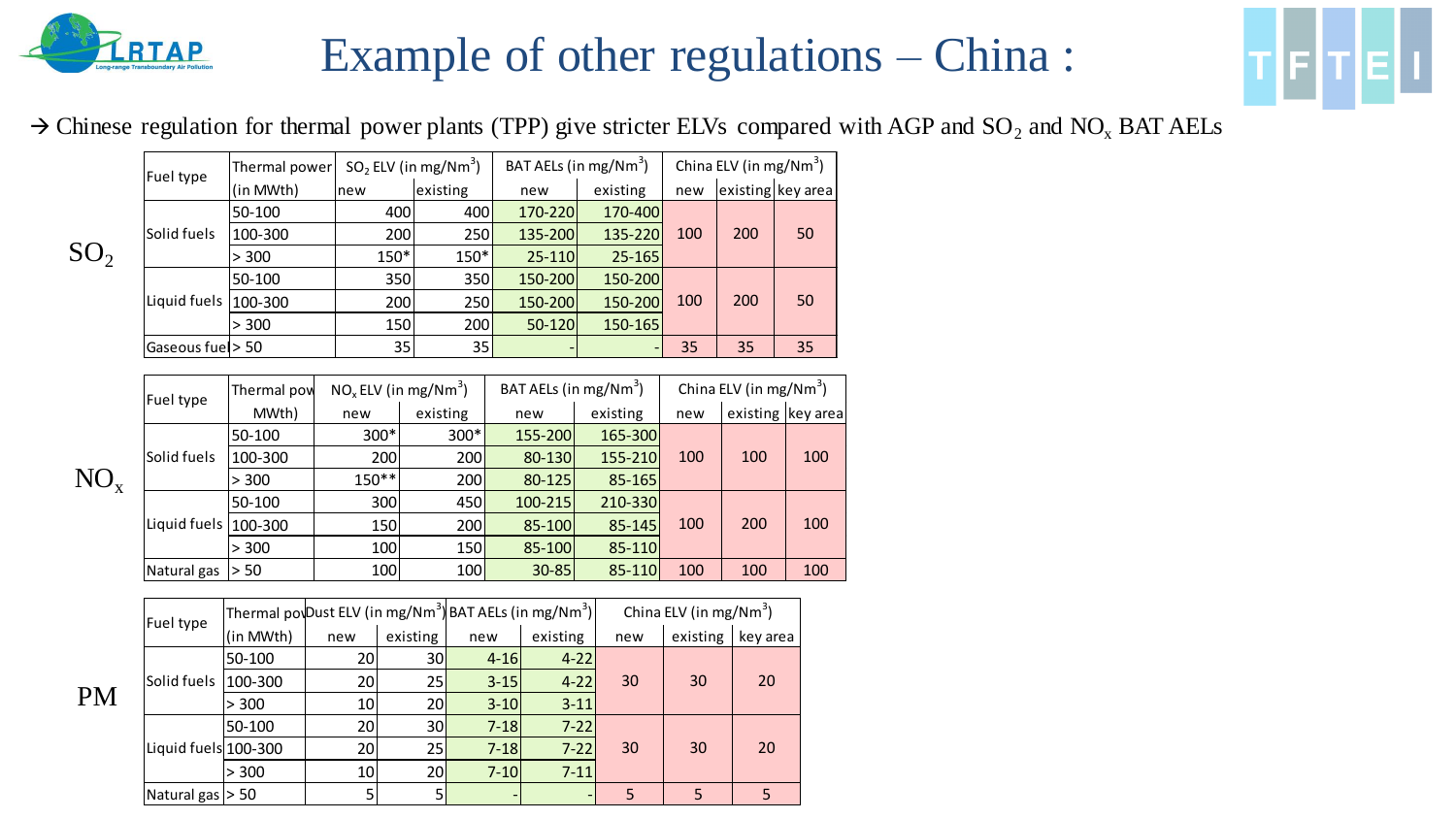

### Example of other regulations – China :



 $\rightarrow$  Chinese regulation for thermal power plants (TPP) give stricter ELVs compared with AGP and NOx BAT AELs

→ And an even stricter programme for **coal**-fired power plants with **ultra low-emission (ULE) standards** : all **new units** must meet these standards **from 2015** onwards and **80%** of total coal-fired capacity must **comply with it by 2030** 

| Pollutant       | Thermal power | AGP ELV (in mg/Nm <sup>3</sup> ) |          | BAT AELs (in mg/Nm <sup>3</sup> ) |            | China ELV (in mg/Nr <sup>13</sup> ) |     |     |                                |
|-----------------|---------------|----------------------------------|----------|-----------------------------------|------------|-------------------------------------|-----|-----|--------------------------------|
|                 | (in MWth)     | Inew                             | existing | new                               | existing   | new                                 |     |     | existing   key are   ULE prog. |
|                 | 50-100        | 400                              | 400      | 170-220                           | 170-400    |                                     |     |     |                                |
| SO <sub>2</sub> | 100-300       | 200                              | 250      | 135-200                           | 135-220    | 100                                 | 200 | 50  | 35                             |
|                 | > 300         | 150                              | 150      | $25 - 110$                        | $25 - 165$ |                                     |     |     |                                |
|                 | 50-100        | 300                              | 300      | 155-200                           | 165-300    |                                     |     | 100 |                                |
| <b>NOx</b>      | 100-300       | 200                              | 200      | 80-130                            | 155-210    | 100                                 | 100 |     | 50                             |
|                 | > 300         | 150                              | 200      | 80-125                            | 85-165     |                                     |     |     |                                |
|                 | 50-100        | 20                               | 30       | $4 - 16$                          | $4 - 22$   |                                     |     |     |                                |
| <b>PM</b>       | 100-300       | 20                               | 25       | $3 - 15$                          | $4 - 22$   | 30                                  | 30  | 20  | 10                             |
|                 | > 300         | 10                               | 20       | $3 - 10$                          | $3 - 11$   |                                     |     |     |                                |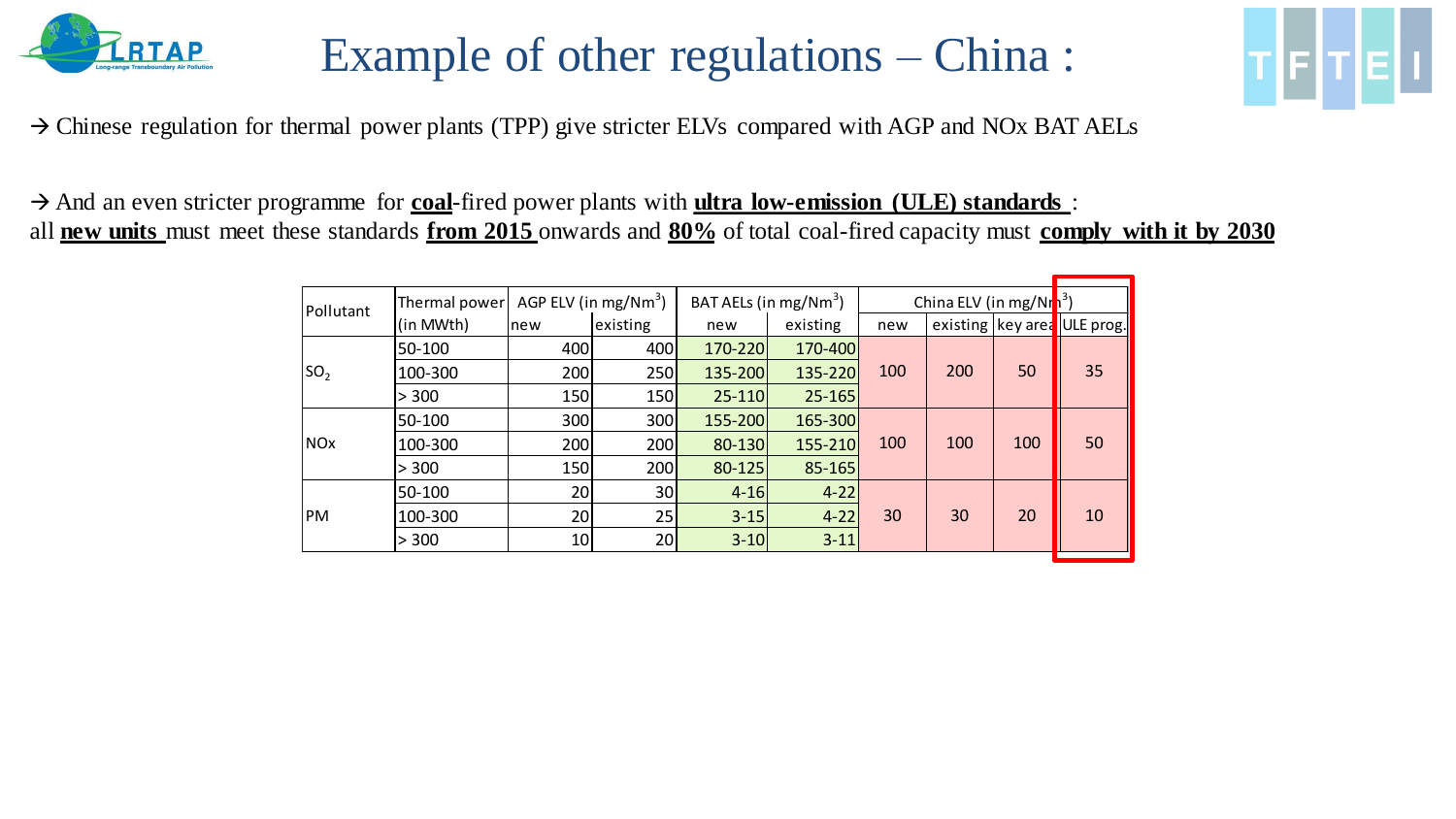

### Example of other regulations – China :

 $\rightarrow$  Consequently, in Dec. 2017, mean concentrations for all coal PP capacity in China were of 35.3, 52.0 and 5.7 mg/Nm<sup>3</sup> for SO<sub>2</sub>, NO<sub>x</sub> and PM, respectively:



- shutdown of old and smaller PP for constructing new, larger ones

- almost all coal-fired capacity equipped with  $SO_2$  removal (88% limestone wet FGD, 5% dry scrubber and 2.5% seawater scrubber, the rest being ammonia absorption)

- NO<sub>x</sub> reduction techniques from 13% of total capacity in 2011 to 98.4% in 2017 (89% equipped with SCR, being active 94% of the time) - PM: a lot of PP was already equipped before; 100% in 2017: 66% with ESP, 25% with ESP+bag filter, 9% with baghouse filters

Source: Tang et al. (2019) - Substantial emission reductions from Chinese power plants after the introduction of ultra low emission standards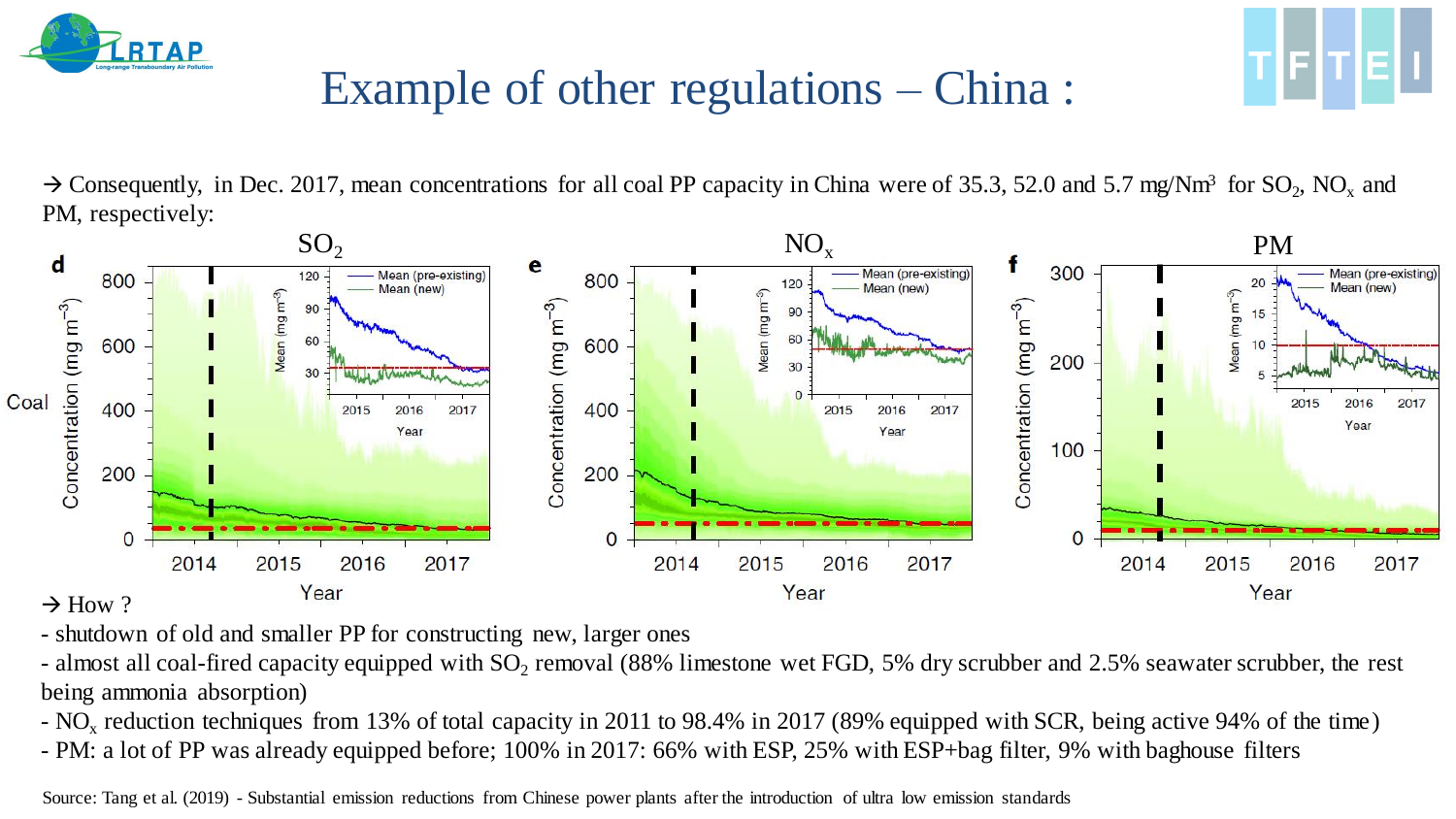



### Example of low  $NO<sub>x</sub>$ -emission technologies

Several technologies have shown to achieve BAT AEL similar  $NO<sub>x</sub>$  emission levels and even lower:

• OFA + low-NOx burners in combination with SNCR for solid fuel plants :

 $-$  for  $>$  300 MWth coal and oil shale power plants, NO<sub>x</sub> concentrations  $<$  180-190 mg/Nm<sup>3</sup> with OFA+ low-NOx burners and SNCR with urea injection [1][2] (for second project, only one SNCR necessary on 1 boiler out of 8)

- similar NOx conc. achieved (< 180-190 mg/Nm<sup>3</sup>) for coal plants of 70-165 MWth equipped with only SNCR or OFA + SNCR [2]
- SCR technologies for waste incineration plants: NO<sub>x</sub> emission levels decreased from 300-500 to < 50-70 mg/Nm<sup>3</sup> at 11% O<sub>2</sub> (eq. 75-105 mg/Nm<sup>3</sup> at 6% O<sub>2</sub>) for tail-end SCR systems [3]
- (Ultra) Low-NOx burners (U-LNB) for natural gas plants:
	- $NO<sub>x</sub> conc. < 30$  mg/Nm<sup>3</sup> with reduced EGR and  $< 50$  mg/Nm<sup>3</sup> without EGR for several projects for plants from 87-500 MW [4]

- NO<sub>x</sub> conc. of 14 mg/Nm<sup>3</sup> for natural gas and 96 mg/Nm<sup>3</sup> for diesel oil with 2 U-LNB combined with 20% EGR for one project and NO<sub>x</sub> levels of 38-48 mg/Nm<sup>3</sup> with ultra low-NOx burners without EGR for various applications for three other projects [5]

[Sources: \[1\]](https://www.fortum.com/media/2015/11/narva-power-plants-eesti-energia-estonia-nox-reduction-installations-2013-2015) [https://www.fortum.com/media/2016/11/jaworzno-iii-tauron-low-nox-combustion-project-poland-2010-201](https://www.fortum.com/media/2016/11/jaworzno-iii-tauron-low-nox-combustion-project-poland-2010-2016)[6](https://www.fortum.com/media/2015/11/narva-power-plants-eesti-energia-estonia-nox-reduction-installations-2013-2015) and https://www.fortum.com/media/2015/11/narva-power-plantseesti-energia-estonia-nox-reduction-installations-2013-2015; [2] <https://www.eescorp.com/wp-content/uploads/2017/10/SNCR-References.pdf>; [3]<https://lab.fr/en/denox-system>; [4] Saacke 2019 Customer day meeting presentation ; [5]<https://www.fivesgroup.com/energy-combustion/burners-systems/boiler-burners> and [TFTEI website](https://tftei.citepa.org/en/industrial-sources/reduction-of-nox-emissions#information-provided-by-industry-and-accepted-by-the-clearing-house-evaluation-committee)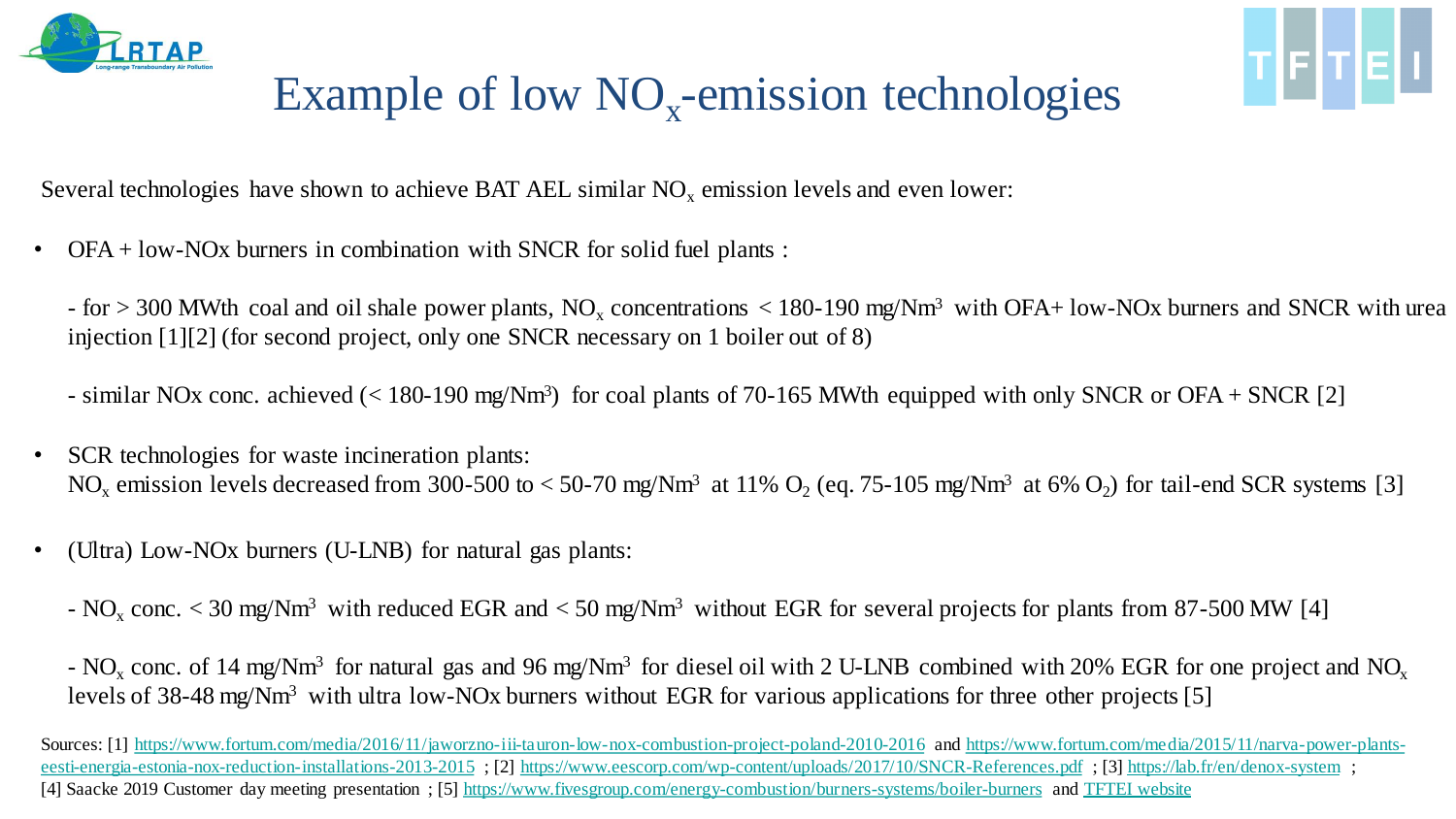

### Example of low  $SO<sub>2</sub>$  and PM-emission technologies

TETEL

Several technologies have shown to achieve BAT AEL similar  $SO_2$  and PM emission levels and even lower :

- Semi-dry/dry sorbent injection combined with bag filters [1]; for 4 waste incineration plants of various power capacities, results were:
	- SO<sub>2</sub> concentrations decreased from 250-600 mg/Nm<sup>3</sup> to 50 and 20 mg/Nm<sup>3</sup> at 11% O<sub>2</sub> (eq. to 75 and 30 mg/Nm<sup>3</sup>, resp., at 6% O<sub>2</sub>) - PM levels from 2,000-6,000 mg/Nm<sup>3</sup> downto 3-10 mg/Nm<sup>3</sup> at 11% O<sub>2</sub> (eq. to 4.5-15 mg/Nm<sup>3</sup> at 6% O<sub>2</sub>)
- Dry FGD system combined with fabric filter [2]: for a chemical plant, SO<sub>2</sub> concentrations decreased from 500-2,000 to 150 mg/Nm<sup>3</sup>, and PM levels from 200 down to 10 mg/Nm<sup>3</sup>
- Wet scrubber and FGD technologies (with injection of limestone, caustic soda or urea) combined with fabric filters [2, 3]:
	- for a 58 MWe coal and biomass plant, SO<sub>2</sub> concentrations from 600-2,000 down to 200 mg/Nm<sup>3</sup> achieved,
	- for a waste incineration plant, SO<sub>2</sub> and PM concentrations as low as  $25 \text{ mg}/\text{Nm}^3$  and  $2 \text{ mg}/\text{Nm}^3$  achieved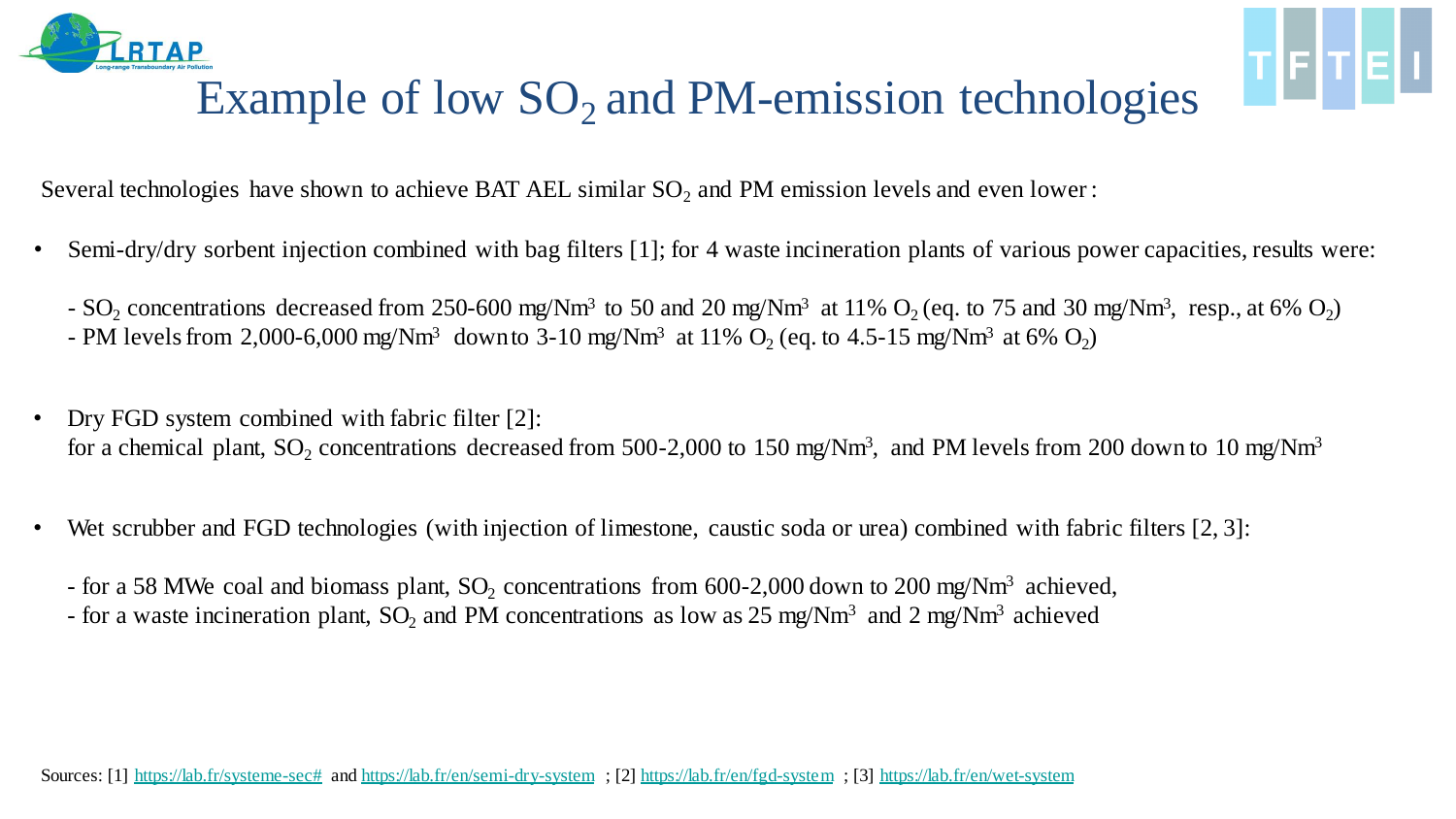

### Conclusions & next steps



#### *Conclusions* :

- Since 2012, technologies were upgraded, leading to higher reduction efficiencies
- Some regulations and recent projects show that lower emission levels can be achieved with actual reduction techniques, at the power plant level but also at national levels

#### *Next steps* :

- Complete our literature review about recent low-emission technologies, and contact some manufacturers to learn more about last achievements
- Provide an assessment of AGP annexes (summary table, deadline : Dec.  $10<sup>th</sup>$ )
- Develop informal background document on the revision of all AGP annexes (deadline : March 2022)